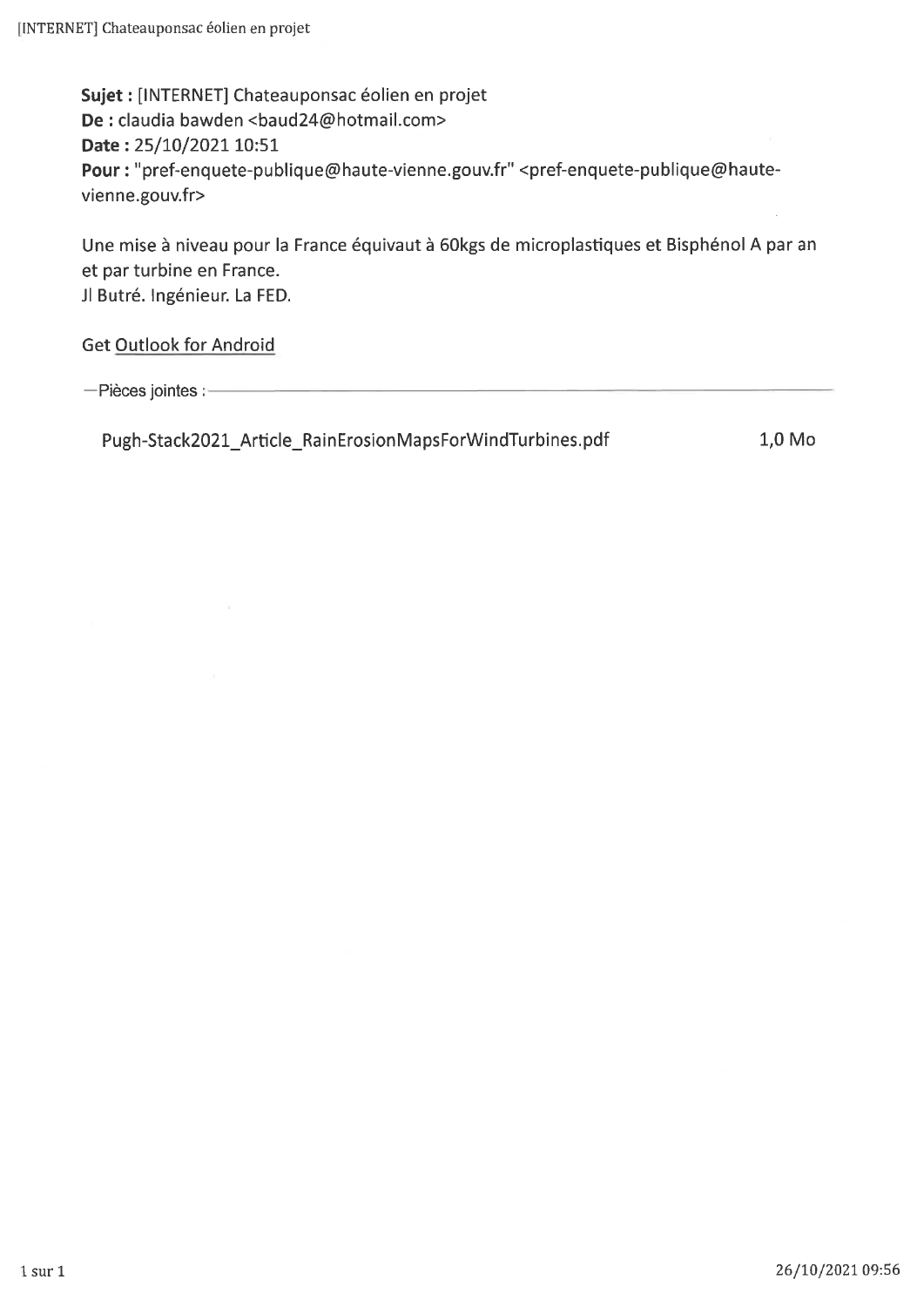

# **Rain Erosion Maps for Wind Turbines Based on Geographical Locations: A Case Study in Ireland and Britain**

**K. Pugh1  [·](http://orcid.org/0000-0001-5875-5228) M. M. Stack1**

Received: 8 September 2020 / Revised: 15 December 2020 / Accepted: 1 January 2021 / Published online: 22 January 2021 © The Author(s) 2021

#### **Abstract**

Erosion rates of wind turbine blades are not constant, and they depend on many external factors including meteorological diferences relating to global weather patterns. In order to track the degradation of the turbine blades, it is important to analyse the distribution and change in weather conditions across the country. This case study addresses rainfall in Western Europe using the UK and Ireland data to create a relationship between the erosion rate of wind turbine blades and rainfall for both countries. In order to match the appropriate erosion data to the meteorological data, 2 months of the annual rainfall were chosen, and the diferences were analysed. The month of highest rain, January and month of least rain, May were selected for the study. The two variables were then combined with other data including hailstorm events and locations of wind turbine farms to create a general overview of erosion with relation to wind turbine blades.

**Keywords** Wind · Turbine · Maps · UK · Ireland · Erosion · Rainfall · Composites · Testing

### **1 Introduction**

Wind energy has become an increasingly popular choice of renewable energy with many countries across the world attempting to become carbon neutral [\[1](#page-7-0)]. This has resulted in a major research focus within the wind energy sector, addressing all aspects of energy conversion. This boom has had a very signifcant impact on the design, manufacturing and efficiency of the turbines and their blades  $[2]$  $[2]$ . One common advance is to install much larger blades, however, this is coupled with substantially greater tip velocities of the blades. These increased velocities create a higher risk of degradation of the leading edge due to impacts from rain erosion [[3\]](#page-7-2). With tip speeds from turbines reaching 300mph, the repeated impact of raindrops is sufficiently energetic to erode the material. The erosion rates of wind turbines have a direct relationship to the environment they are erected. More rainfall will result in more erosion of turbine blades [[4\]](#page-7-3).

Typically wind turbine farms are constructed in barren locations due to land availability, wind speeds and away

 $\boxtimes$  K. Pugh kieran.pugh@strath.ac.uk from local beauty spots; however, this results in turbines being subjected to harsh conditions and in some locations heavy rainfall. Within this case study, data from the Met Office  $[5, 6]$  $[5, 6]$  $[5, 6]$ , Irish weather data  $[7]$  $[7]$  $[7]$  and experimental data will be combined to map the UK and Ireland in terms of erosion on wind turbine blades. This is being carried out to display the relationship between the locations of wind turbine farms and their environment. This will, in turn, also aid in visualizing the wind farms that are at higher risk from erosion degradation and will require more maintenance. This is to mitigate failures and increase power output by keeping the blades smooth and promoting greater aerodynamic efficiency.

## **2 Methodology and Results**

The procedure began by collating data from the Met office and Irish weather data. With this data an average rainfall map over the last 20 years was created. It should be noted that the turbine blades will inevitably experience varying rainfall rates throughout the year, which will, in turn, result in varying erosion rates. To map this phenomenon, the months of highest and lowest rainfall were chosen which were January and May, respectively. Showing the two extremes of rainfall months will provide more insight than a yearly average and

<sup>1</sup> Department of Mechanical Engineering, University of Strathclyde Glasgow, 16 Richmond St, Glasgow G1 1XQ, UK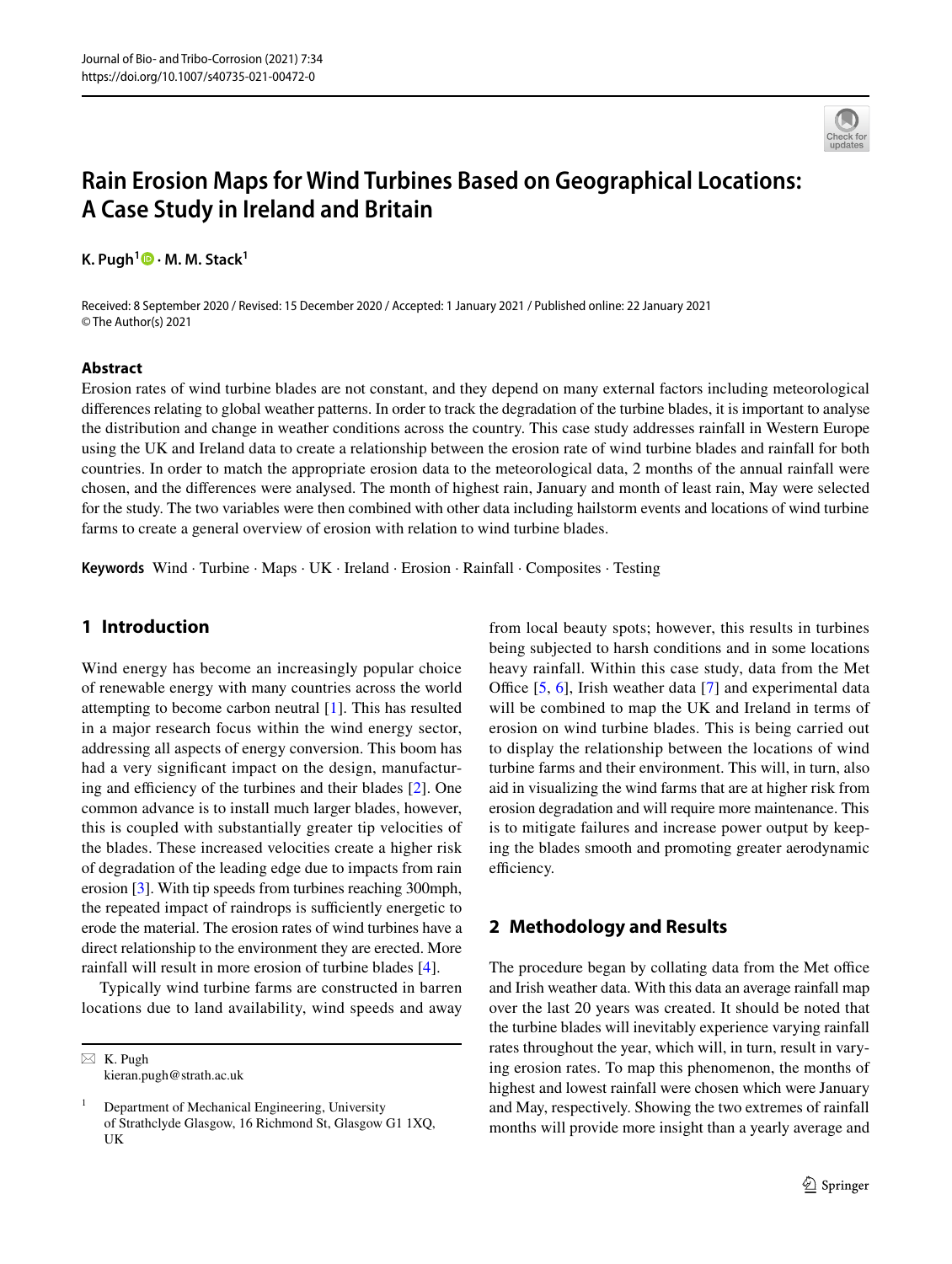

**Fig. 1** Whirling arm rain erosion rig

<span id="page-2-0"></span>

<span id="page-2-1"></span>**Fig. 2** Whirling arm schematic

allow for contrast to be observed between the 2 months. The result of this can be seen in Fig. [3.](#page-3-0)

Upon the completion of this map an experimental process in the Tribology laboratory at the University of Strathclyde was carried out to relate rainfall across the country to the degradation of wind turbine blades. There are many diferent ways to test for rain erosion [[8\]](#page-7-7); however, the test method used for this case study is the whirling arm setup [\[9\]](#page-7-8). This consists of a large chamber with induced rainfall from hypodermic needles; in the centre of the chamber is a rotating arm which holds the material sample at the end. Adjusting the rotational speed of the spinning arm will adjust the impact velocity the sample encounters with the water droplet. The experimental setup can be seen in Fig. [1](#page-2-0) and a schematic is shown in Fig. [2](#page-2-1).

The material used in this experiment was G10 epoxy glass which is a similar glass fbre epoxy composite used within the wind turbine manufacturing industry [\[10\]](#page-7-9). The impact velocity was set to  $60 \text{ ms}^{-1}$  as this will simulate the leading edge of 2 MW turbines with a diameter of 100 m. One of the assumptions that was made to relate the experimental data to the weather data was that the wind turbines were always turning when it was raining. Although this might result in an overestimation in erosion, it is deemed a worst-case scenario that has a possibility of occurring.

All the variables which were kept constant including impact velocity, temperature and rainfall were all calibrated before the experimental campaign began. The impact velocity was calibrated using light transducer which was held close to the rotating shaft where a thin refective strip was placed. A light source was focused onto the shaft and the transducer would give an electrical output when the light was refected from the refective strip each time it would rotate. The rain fall was calibrated by running the rain system for fve hours and the water tank which feeds the rig was weighed periodically every 30 min to calculate the water consumed and hence the rainfall rate. The pump used was a peristaltic pump which proved to be extremely reliable and hence outputted 50 mm/h every 30 min. The temperature inside the rig was also measured and kept at 29° C, a temperature calibration test was carried out during the calibration of the rainfall where the temperature was measured using a probe inside the chamber and a reading was taken every 30 min for the five hours and the temperature only fluctuated  $\pm 1^{\circ}$  C.

The same procedure was carried out for all samples which included a 48-h drying period before measuring the mass and kept in the same container to ensure the conditions when the sample was drying were kept constant. After the 48 drying period the samples were weighed on a balance accurate to 0.00001 g and the mass of the sample was measured fve times equally spaced out over one hour. From this a measurement error of  $\pm 0.001\%$  and standard deviation of 1.09E−05 was calculated for the neutral water and a measurement error of  $\pm 0.019\%$  and standard deviation of 1.16E−04 for the saltwater experiment.

The construction of the rainfall map (Fig. [3\)](#page-3-0) allows the setup for the experiment to be fnalised. The key to the map displays: Below 50 mm, 50 mm, 75 mm, 100 mm, 150 mm, 200 mm, 300 mm, 500 mm and above 500 mm. The rainfall rate of the whirling arm rig is 50 mm/h therefor the time each sample exposed to rain erosion can be determined, this is.

shown in Table [1.](#page-3-1)

The chosen measurement for erosion is mass loss as a percentage of the original sample. The mass of the test material was measured before the experiment and after each exposure time. This would result in a direct numerical relation between the average monthly rainfall and the erosion as a mass loss.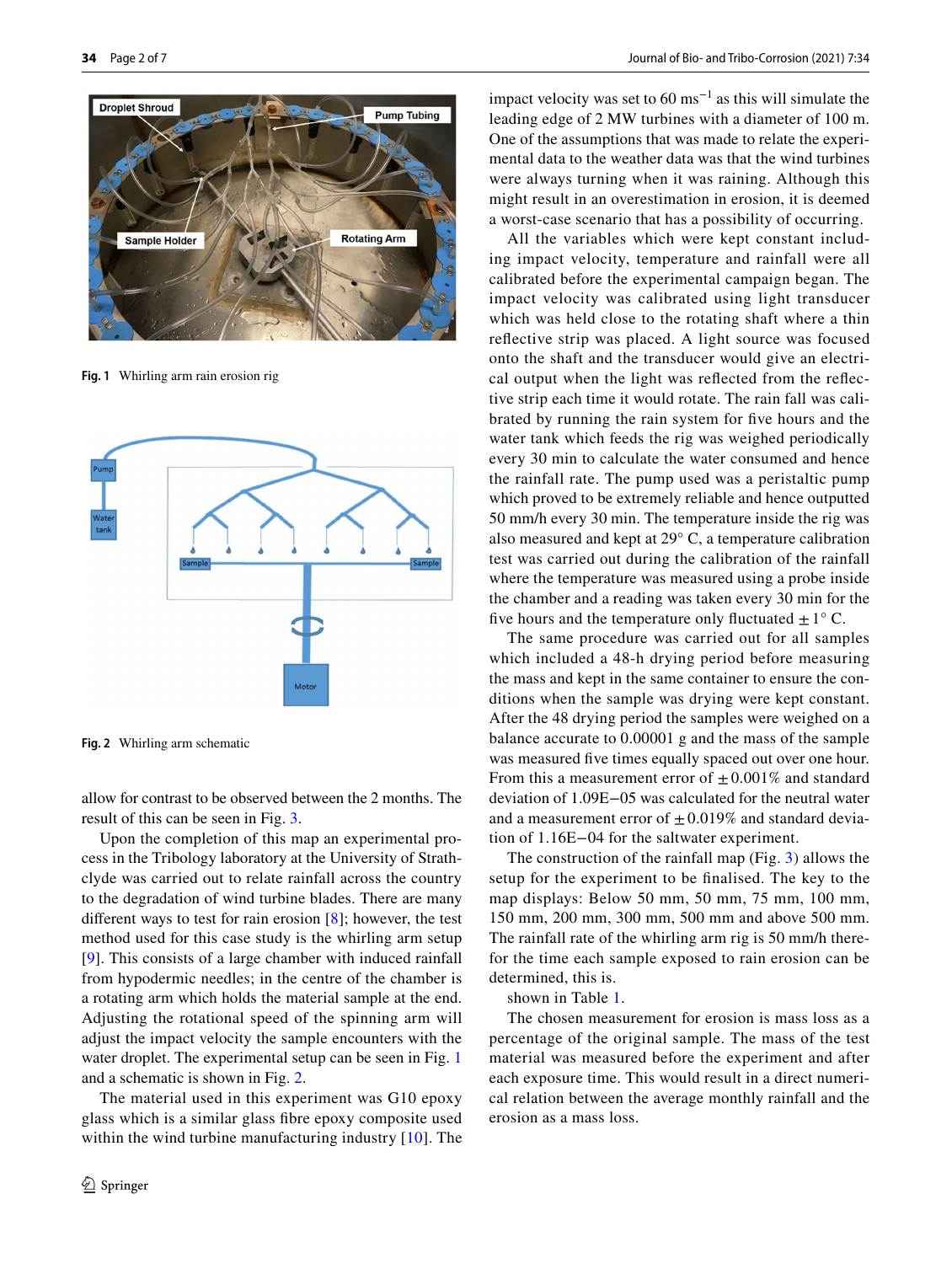

**Fig. 3** The average rainfall in the months of January and May

<span id="page-3-1"></span><span id="page-3-0"></span>

| <b>Table 1</b> Exposure time in<br>erosion rig to achieve required<br>rainfall | Rainfall (mm)<br>Exposure<br>Time<br>(min) |     |
|--------------------------------------------------------------------------------|--------------------------------------------|-----|
|                                                                                | 50                                         | 60  |
|                                                                                | 75                                         | 90  |
|                                                                                | 100                                        | 120 |
|                                                                                | 150                                        | 180 |
|                                                                                | 200                                        | 240 |
|                                                                                | 300                                        | 360 |
|                                                                                | 500                                        | 600 |
|                                                                                |                                            |     |

This methodology was repeated with saltwater instead of rainwater to simulate ofshore conditions. The saltwater used was a 3.5% saline solution which most accurately describes the seawater in the UK and Ireland [\[11\]](#page-7-10). The results and errors can be seen in Table [2](#page-3-2)

<span id="page-3-2"></span>

| <b>Table 2</b> Mass loss results from | Exposure time |
|---------------------------------------|---------------|
| erosion testing                       | (min)         |

| Exposure time<br>(min) | Cumulative rainfall<br>(mm) | Neutral water mass loss $(\%)$<br>$(\pm 0.001\%)$ | Saltwater (3.5% saline<br>solution) mass loss $(\%)$<br>$(\pm 0.019\%)$ |
|------------------------|-----------------------------|---------------------------------------------------|-------------------------------------------------------------------------|
| 60                     | 50                          | 0.037                                             | 0.001                                                                   |
| 90                     | 75                          | 0.046                                             | 0.014                                                                   |
| 120                    | 100                         | 0.055                                             | 0.071                                                                   |
| 180                    | 150                         | 0.073                                             | 0.075                                                                   |
| 240                    | 200                         | 0.091                                             | 0.120                                                                   |
| 360                    | 300                         | 0.127                                             | 0.205                                                                   |
| 600                    | 500                         | 0.199                                             | 0.276                                                                   |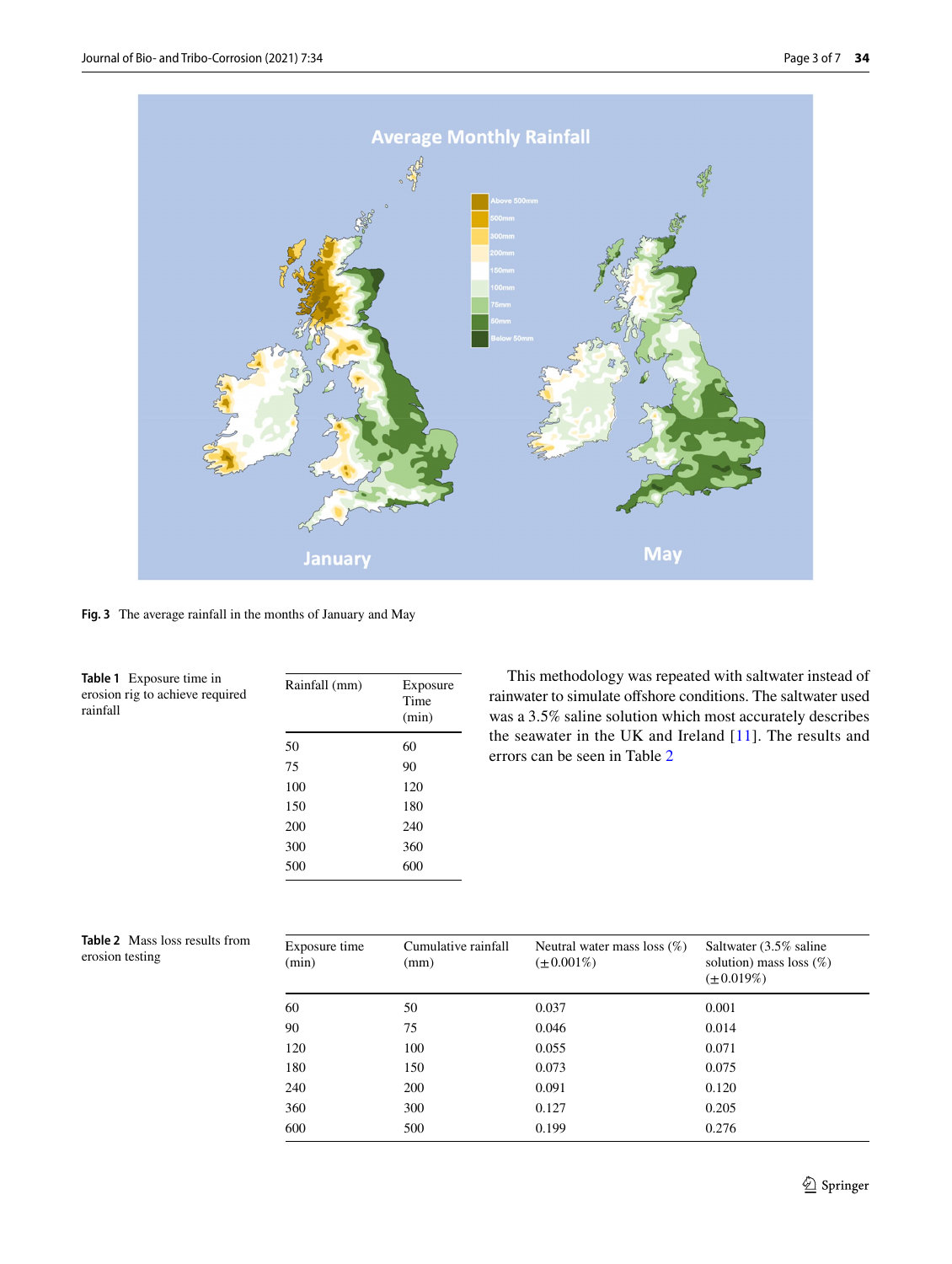#### **3 Rainfall Map**

The rainfall mostly averages between 50 and 500 mm of rain with some few areas showing more extreme rain. It is clear that the month of May experiences considerably less rain as it shows highs of 300 mm whereas this rate is fairly common in January. The areas of intensity are very similar in both months with the west coast of Scotland showing a high rainfall and also the west coast of Ireland, predominantly the south west coast of Ireland displaying very heavy rainfall. These are historically harsher climates due to the prominent westerly wind from the Atlantic [\[12](#page-7-11)]. This leads to further erosion as the largest windfarms are located in these areas due to the increased power output from the consistent wind  $[13]$  $[13]$ . This is a very common trade-off when building a windfarm as the conditions that yield the most power generation are also the conditions which deteriorate the turbine blades most rapidly, therefore the life of the turbine blade will be reduced  $[14]$ .

Part of the experimental process was also to understand sea water efects which help describe the erosion behaviour of ofshore wind turbines. This was completed by running a saltwater solution (3.5% saline solution) through the experimental rig to simulate offshore conditions. Previous work on this topic by the current research group showed similar results to the saltwater exposure in this investigation. This had concluded that the saltwater proved more erosive when subject to high velocity impacts from the leading edge of the turbine blade and would create larger, more destructive cracks and loss of material from the sample  $[15]$  $[15]$ . The added effect of the more consistent wind from offshore conditions with the sea water climate is conducive to an erosive atmosphere and hence a short life span of turbine blades. Offshore wind farms have many other problematic characteristics including the corrosive nature of sea water which will attack any metallic parts and the anchoring of the structure to the seabed. However, the remote locations and the large blade size allows very signifcant energy capture [[16](#page-7-15)]. Even though ofshore wind turbines encounter major drawbacks such as increased levels erosion and corrosion, the advantage of having the open space to build larger, more efficient wind turbines with more consistent wind makes them economically viable [\[17\]](#page-7-16).

#### **4 Erosion Maps**

Once the rainfall maps were created the link between rainfall rate and erosion rate could be made as mentioned previously. This allowed the same maps to be created with the key displaying erosion as a percentage mass loss of a theoretical turbine blade.

The results showed a maximum mass loss of 0.199% which relates to 500 mm of rainfall and a minimum mass loss of 0.037% which relates to 50 mm of rainfall. Although mass loss is not the most precise measurement for erosion when compared to imaging samples and identifying gauges, cracks and loss of material [\[18,](#page-7-17) [19\]](#page-7-18); it does allow for a broader comparison between samples.

The measurement of mass loss can be loosely linked to the efficiency of the turbine, which is also why this measurement was used to map erosion across the UK and Ireland. With all material lost from the wind turbine blades it will afect the aerodynamic profle of the blades, with more mass lost the greater the effect it will have. The disturbed airfow over the blade will impede the performance of the turbine. A damaged blade will require a higher airflow or blade angle to produce the same output  $[20]$  $[20]$  $[20]$ . This has been proved experimentally within the literature which considered the drag coefficients of compromised blades [[21](#page-7-20)] and also the microscopy of material subject to rain droplets at high velocities [[22](#page-7-21)].

The degradation of the sample should erode in three distinct stages. The frst is the initiation period; where the sample is at its smoothest and difficult to penetrate, this is when the turbine blades are brand new and operating at optimal efficiency. Secondly is steady state erosion; where the sample has been impacted by a critical number of droplets to afect the surface roughness of the sample enough to instigate more considerable erosion which continues at a constant rate. It is during this stage that the turbine starts to decline in efficiency. Lastly the third stage is the final erosion region where the erosion rate decreases, however, this is when the turbine blade is at its most vulnerable and the erosion on the blades can begin to become structural weak points [[23\]](#page-7-22). It is important to locate areas of significant erosion across the country as the timing of maintenance to repair or replace blades is crucial in the optimisation of power production from wind turbine blades.

The rainfall data is only available on land, therefore there was no offshore rain data to compare to the offshore erosion data. From the experiments using saltwater (3.5% saline solution) there was a higher mass loss at the higher exposure times compared to the neutral water tests. To compensate for this a border of approximately 10 miles was created offshore around the islands and assumed to be one grade above the adjacent onshore erosion rate. For example, the mainland of Shetland displayed an erosion of 0.046% mass loss therefor a 10-mile boundary of the coast of Shetland was created displaying the next grade up in the key which is an erosion of 0.055% mass loss. This is displayed in Fig. [4.](#page-5-0)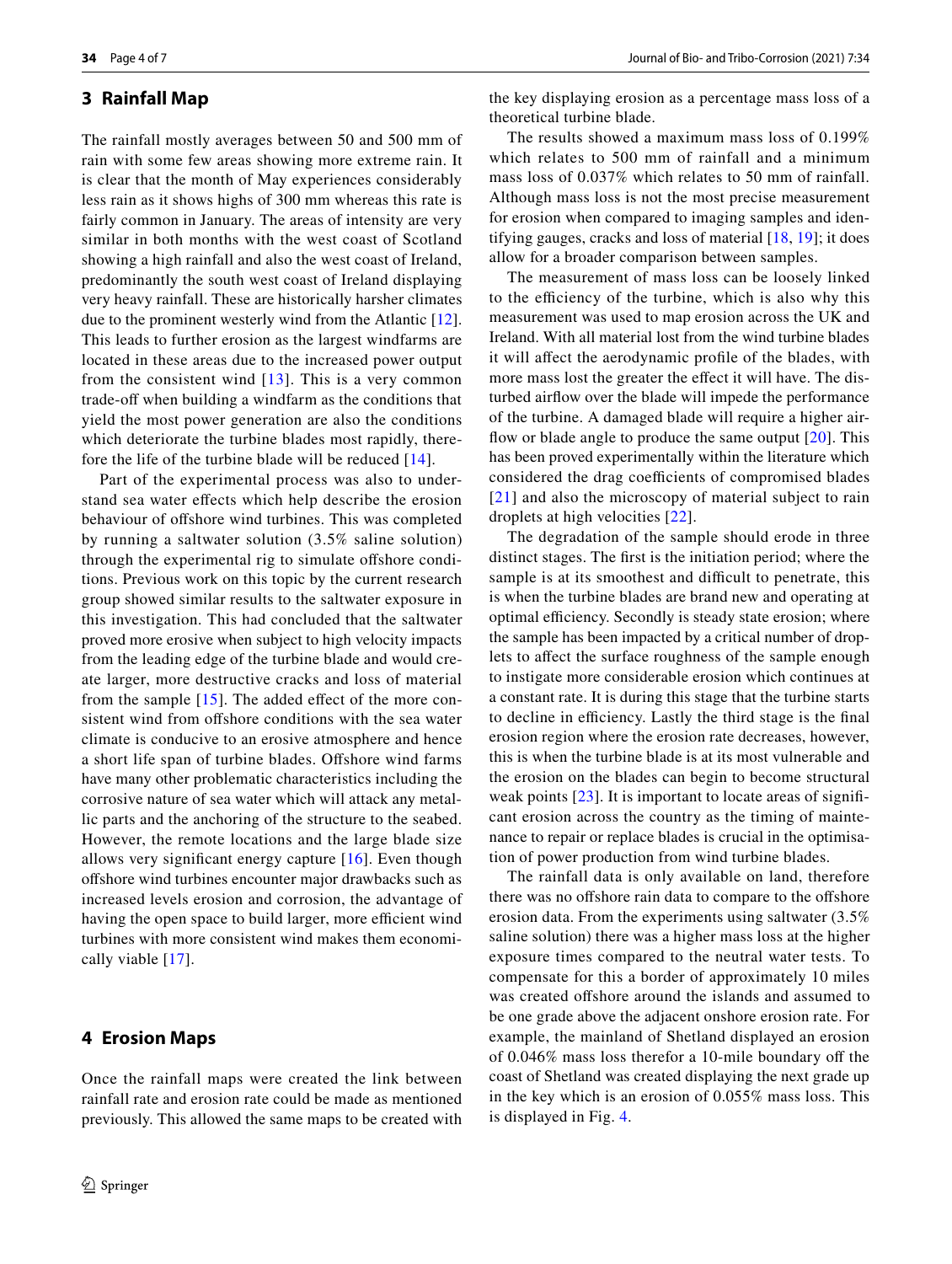

<span id="page-5-0"></span>**Fig. 4** The monthly erosion rates in January and May

#### **5 Points of Interest on Erosion maps**

Construction of these maps now allows for further comparison to be made including locations of major wind farms and also areas of high hail rates which is displayed in Fig. [5](#page-6-0). Even though the rainfall rate maps cover all precipitation, it is important to locate areas of high hail impact as these tribological actions can be detrimental to its structural integrity. Although the probability of hail striking wind turbine blades is very low and the damage would be difficult to ascertain, and it could possibly be masked as the outcome of heavy rainfall erosion, the implications of hail impacts have been proven experimentally to cause substantial damage. In a study looking into ballistic ice impacts, it was shown that the impact would delaminate and crack the composite material [\[24\]](#page-7-23). This would not only create a weak point in the blade structure itself but also create an initiation site for rain erosion to occur and for crack propagation into the structure of the blade. The areas of frequent hail are shown in Fig. [5](#page-6-0) as the red overlay, and from the maps it is clear that the west coast is more adversely afected by hail. Unfortunately, there was limited data on hail in The Republic of Ireland; therefore, assumptions on this issue for this area of the map need to be treated with caution.

Also superimposed onto the map in Fig. [5](#page-6-0) is the locations of some large wind farms and the largest in Scotland, England, Ireland, Wales, Northern Ireland and The Republic of Ireland have been labelled [\[25](#page-7-24)]. This not only allows for a comparison between the size of the various windfarms in each region but also how adversely afected each one is by the climate and the subsequent erosion. Most of the windfarms are in compromising locations but, as discussed previously, this is a trade-off between greater access to consistent wind to the lifetime of the blades.

### **6 Areas Which May be Addressed in Future Work**

There are some additional modifcations which will help optimise these maps when they are recreated with future results. The main extension would be the use of additional data to help aid the validity of the results and as mentioned previously if enough data points are available then a dynamic map could be potentially created.

There are many additions which could be made to the erosion data and the weather data which could provide further insight into geographical diferences including the droplet size, pH value and intensity which would aid the erosion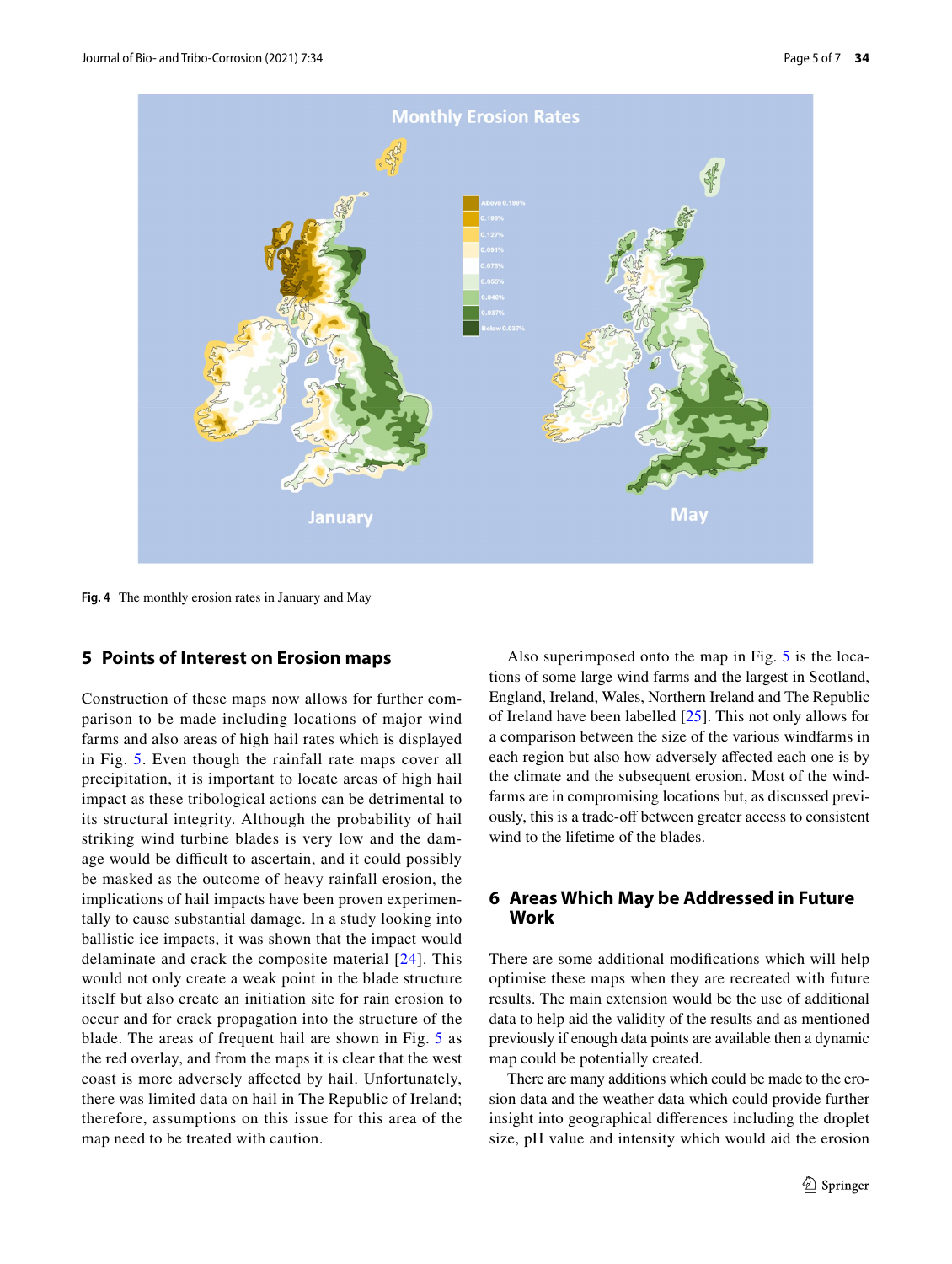

<span id="page-6-0"></span>**Fig. 5** The monthly erosion rates in January and May with overlays of major wind turbine farms and areas of frequent hail

data. These data sets however are difficult to pinpoint as they are mostly stochastic.

The most important evolution for these maps would be the inclusion of ofshore rain data to include the large ofshore wind farms that could not be included within this study. With almost half of the UK wind energy coming from offshore wind farms  $[26]$  $[26]$  $[26]$  the inclusion of this data would provide a more thorough overview of the erosion of the UK and Ireland's wind turbine blades and hence the loss in power due to aerodynamic inefficiencies.

#### **7 Conclusions**

In conclusion, the data from the rainfall within the UK and Republic of Ireland were formatted together to produce an Ireland/Britain map showing the average rainfall across the two countries in both January and May averaged over the last 20 years. These maps were then used as the basis for an erosion experiment converting the rainfall to exposure time within the erosion rig. These results were then arranged on the map to display the degradation of the turbine blades from rain droplet impacts. This was coupled by a saltwater erosion experiment that used 3.5% saline solution as the droplets to simulate offshore wind turbines which are subject to being eroded by sea water (salt spray corrosion enhanced erosion) in the atmosphere. These two maps were then superimposed to display areas of frequent hail and the locations of each country's largest wind turbine farm. This was carried out in an attempt to visualise the erosion patterns across both Ireland and the UK.

It is clear that the general trend consists of greater erosion in the west coast of both the UK and The Republic of Ireland with the highest erosion areas being the north west of Scotland where the land tends to be at a higher elevation and also the south west of Ireland where there is no protection from the prevailing wind over the Atlantic.

The locations of frequent hailstorms across the UK and the republic of Ireland could be considered stochastic, however, the locations of some major wind farms overlap with frequent hail; this can be seen predominantly in Northern Ireland. This overlap could potentially reduce the lifetime of the turbine blades at an increased rate due to more powerful impacts from hailstones.